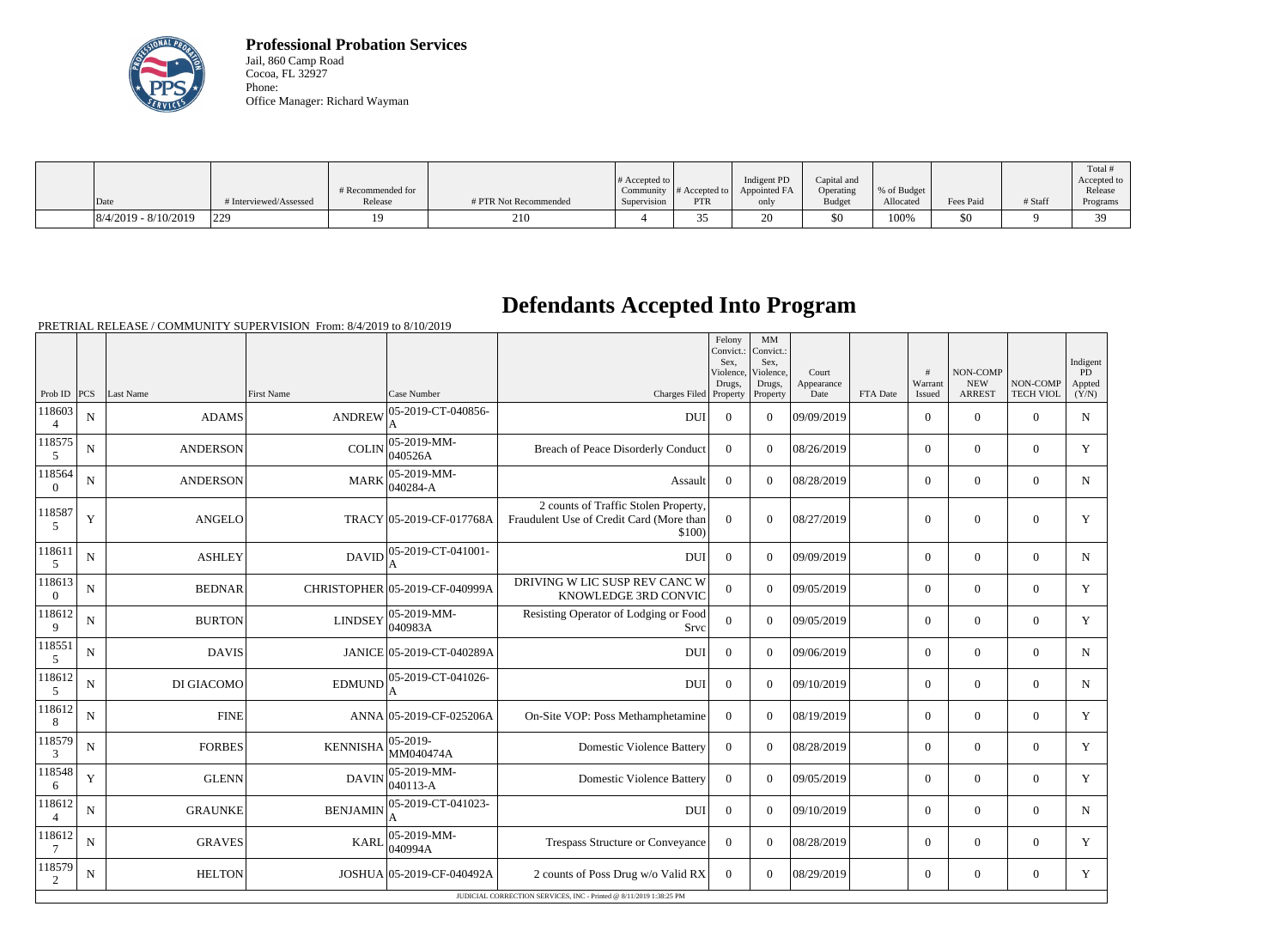## **Defendants Accepted Into Program**

PRETRIAL RELEASE / COMMUNITY SUPERVISION From: 8/4/2019 to 8/10/2019

|                          |             |                      |                   |                             |                                                                                      | Felony<br>Convict.:<br>Sex. | MM<br>Convict.:<br>Sex, |                     |          |                  |                        |                  | Indigent      |
|--------------------------|-------------|----------------------|-------------------|-----------------------------|--------------------------------------------------------------------------------------|-----------------------------|-------------------------|---------------------|----------|------------------|------------------------|------------------|---------------|
|                          |             |                      |                   |                             |                                                                                      | Violence,<br>Drugs,         | Violence,<br>Drugs,     | Court<br>Appearance |          | #<br>Warrant     | NON-COMP<br><b>NEW</b> | NON-COMP         | PD.<br>Appted |
| Prob ID<br>118548        | PCS         | Last Name            | <b>First Name</b> | Case Number<br>05-2019-MM-  | Charges Filed Property                                                               |                             | Property                | Date                | FTA Date | Issued           | <b>ARREST</b>          | <b>TECH VIOL</b> | (Y/N)         |
| 8                        | $\mathbf Y$ | <b>HENDLEY</b>       | <b>LOREN</b>      | 040068-A                    | <b>Domestic Violence Battery</b>                                                     | $\overline{0}$              | $\Omega$                | 08/26/2019          |          | $\boldsymbol{0}$ | $\Omega$               | $\Omega$         | Y             |
| 118595<br>6              | N           | <b>HERNANDEZ</b>     | <b>GILBERTO</b>   | 05-2019-CT-040859-          | <b>DUI</b>                                                                           | $\overline{0}$              | $\Omega$                | 09/09/2019          |          | $\boldsymbol{0}$ | $\overline{0}$         | $\Omega$         | N             |
| 118535<br>6              | $\mathbf N$ | <b>KAPAS</b>         | <b>BRANDON</b>    | 05-2019-MM-<br>040098A      | DUI, Resisting Officer without Violence                                              | $\overline{0}$              | $\Omega$                | 09/06/2019          |          | $\overline{0}$   | $\Omega$               | $\Omega$         | $\mathbf N$   |
| 118611                   | ${\bf N}$   | <b>KERSTEIN</b>      | <b>STEPHEN</b>    | 05-2019-MM-<br>$041004 - A$ | Disorderly Intox (Pedestrian)                                                        | $\overline{0}$              | $\Omega$                | 09/09/2019          |          | $\overline{0}$   | $\overline{0}$         | $\Omega$         | $\mathbf N$   |
| 118584<br>8              | $\mathbf N$ | <b>LISKA</b>         | <b>DAVID</b>      | 05-2019-CT-040691-<br>A     | <b>DUI</b>                                                                           | $\overline{0}$              | $\theta$                | 09/09/2019          |          | $\boldsymbol{0}$ | $\Omega$               | $\Omega$         | N             |
| 118535                   | Y           | <b>LOPEZ</b>         | <b>JULISSA</b>    | 05-2019-MM-<br>040028A      | <b>Domestic Violence Battery</b>                                                     | $\Omega$                    | $\Omega$                | 08/26/2019          |          | $\boldsymbol{0}$ | $\theta$               | $\Omega$         | Y             |
| 118561<br>$\Omega$       | ${\bf N}$   | <b>MACDONALD</b>     |                   | MICHELLE 05-2019-CF-040274A | <b>ATT BURGLARY</b>                                                                  | $\overline{0}$              | $\theta$                | 09/03/2019          |          | $\overline{0}$   | $\Omega$               | $\Omega$         | Y             |
| 118552<br>2              | N           | <b>NICOL</b>         | <b>ZACHARY</b>    | 05-2019-CT-040313-          | <b>DUI</b>                                                                           | $\overline{0}$              | $\Omega$                | 09/06/2019          |          | $\overline{0}$   | $\overline{0}$         | $\Omega$         | $\mathbf N$   |
| 118595                   | $\mathbf N$ | <b>NOONAN</b>        | <b>EDWARD</b>     | 05-2019-CT-040857-<br>A     | <b>DUI</b>                                                                           | $\overline{0}$              | $\theta$                | 09/09/2019          |          | $\boldsymbol{0}$ | $\Omega$               | $\Omega$         | N             |
| 118585<br>3              | N           | <b>OQUENDO</b>       | ORLANDO           | 05-2019-MM-<br>040720A      | Resisting Officer without Violence                                                   | $\Omega$                    | $\Omega$                | 09/06/2019          |          | $\boldsymbol{0}$ | $\Omega$               | $\Omega$         | N             |
| 118608<br>7              | ${\bf N}$   | <b>PAUL</b>          | <b>TIMOTHY</b>    | 05-2019-MM-<br>039089A      | Domestic Violence Battery, Resisting<br>Officer without Violence                     | $\theta$                    | $\theta$                | 08/28/2019          |          | $\overline{0}$   | $\Omega$               | $\Omega$         | N             |
| 118574                   | ${\bf N}$   | <b>REED</b>          |                   | CALEB 05-2019-CF-040383A    | Flee/Att Elude High Speed Pursuit, DUI,<br><b>Reckless Driving</b>                   | $\Omega$                    | $\Omega$                | 09/03/2019          |          | $\overline{0}$   | $\overline{0}$         | $\Omega$         | Y             |
| 118590<br>6              | $\mathbf N$ | <b>REID</b>          | <b>ANTHONY</b>    | 05-2019-MM-<br>040670-A     | <b>Domestic Violence Battery</b>                                                     | $\overline{0}$              | $\Omega$                | 08/28/2019          |          | $\mathbf{0}$     | $\Omega$               | $\Omega$         | Y             |
| 118604                   | N           | <b>RICHARDSON</b>    | <b>EMELIA</b>     | 05-2019-MM-<br>$040837 - A$ | <b>Battery</b>                                                                       | $\overline{0}$              | $\Omega$                | 08/28/2019          |          | $\overline{0}$   | $\theta$               | $\overline{0}$   | Y             |
| 118565<br>3              | N           | <b>RIDDLE</b>        | <b>JACK</b>       | 05-2019-CT-040476-<br>A     | DUI                                                                                  | $\overline{0}$              | $\overline{0}$          | 09/04/2019          |          | $\boldsymbol{0}$ | $\boldsymbol{0}$       | $\overline{0}$   | ${\bf N}$     |
| 118575                   | N           | <b>RUBAS</b>         |                   | ERIK 05-2019-CF-040493A     | 3 counts of Poss Drug w/o Valid RX,<br>Possession of Drug Paraphernalia              | $\overline{0}$              | $\overline{0}$          | 09/03/2019          |          | $\overline{0}$   | $\boldsymbol{0}$       | $\overline{0}$   | Y             |
| 118591<br>$\theta$       | ${\bf N}$   | <b>SIMPSON</b>       | <b>SHAY</b>       | 05-2019-MM-<br>040676-A     | <b>Domestic Violence Battery</b>                                                     | $\overline{0}$              | $\overline{0}$          | 08/26/2019          |          | $\overline{0}$   | $\boldsymbol{0}$       | $\overline{0}$   | Y             |
| 118535<br>$\theta$       | N           | <b>SWEET</b>         | <b>STEPHEN</b>    | 05-2019-MM-<br>040032A      | Trespass                                                                             | $\overline{0}$              | $\overline{0}$          | 08/26/2019          |          | $\overline{0}$   | $\boldsymbol{0}$       | $\overline{0}$   | N             |
| 118576<br>5              | $\mathbf N$ | <b>TRIOLO</b>        |                   | JOHN 05-2019-CF-040483A     | 2 counts of Poss Drug w/o Valid RX                                                   | $\overline{0}$              | $\theta$                | 09/03/2019          |          | $\overline{0}$   | $\boldsymbol{0}$       | $\overline{0}$   | Y             |
| 118567                   | ${\bf N}$   | <b>VAZQUEZ PEREZ</b> |                   | TIMOTHY 05-2019-CT-040687A  | DUI, Driving while License Suspended or<br>Revoked                                   | $\overline{0}$              | $\overline{0}$          | 09/09/2019          |          | $\boldsymbol{0}$ | $\boldsymbol{0}$       | $\overline{0}$   | N             |
| 118565<br>$\overline{4}$ | ${\bf N}$   | <b>WEST</b>          | <b>JOHN</b>       | 05-2019-MM-<br>040479A      | Possession of less than 20 grams of<br>Cannabis, Possession of Drug<br>Paraphernalia | $\overline{0}$              | $\overline{0}$          | 09/06/2019          |          | $\boldsymbol{0}$ | $\boldsymbol{0}$       | $\overline{0}$   | N             |
| 118587<br>3              | ${\bf N}$   | <b>WINN</b>          | <b>CALVIN</b>     | 05-2019-MM-<br>$035051 - A$ | <b>Domestic Violence Battery</b>                                                     | $\overline{0}$              | $\boldsymbol{0}$        | 09/10/2019          |          | $\overline{0}$   | $\boldsymbol{0}$       | $\overline{0}$   | Y             |
|                          |             |                      |                   |                             | JUDICIAL CORRECTION SERVICES, INC - Printed @ 8/11/2019 1:38:25 PM                   |                             |                         |                     |          |                  |                        |                  |               |